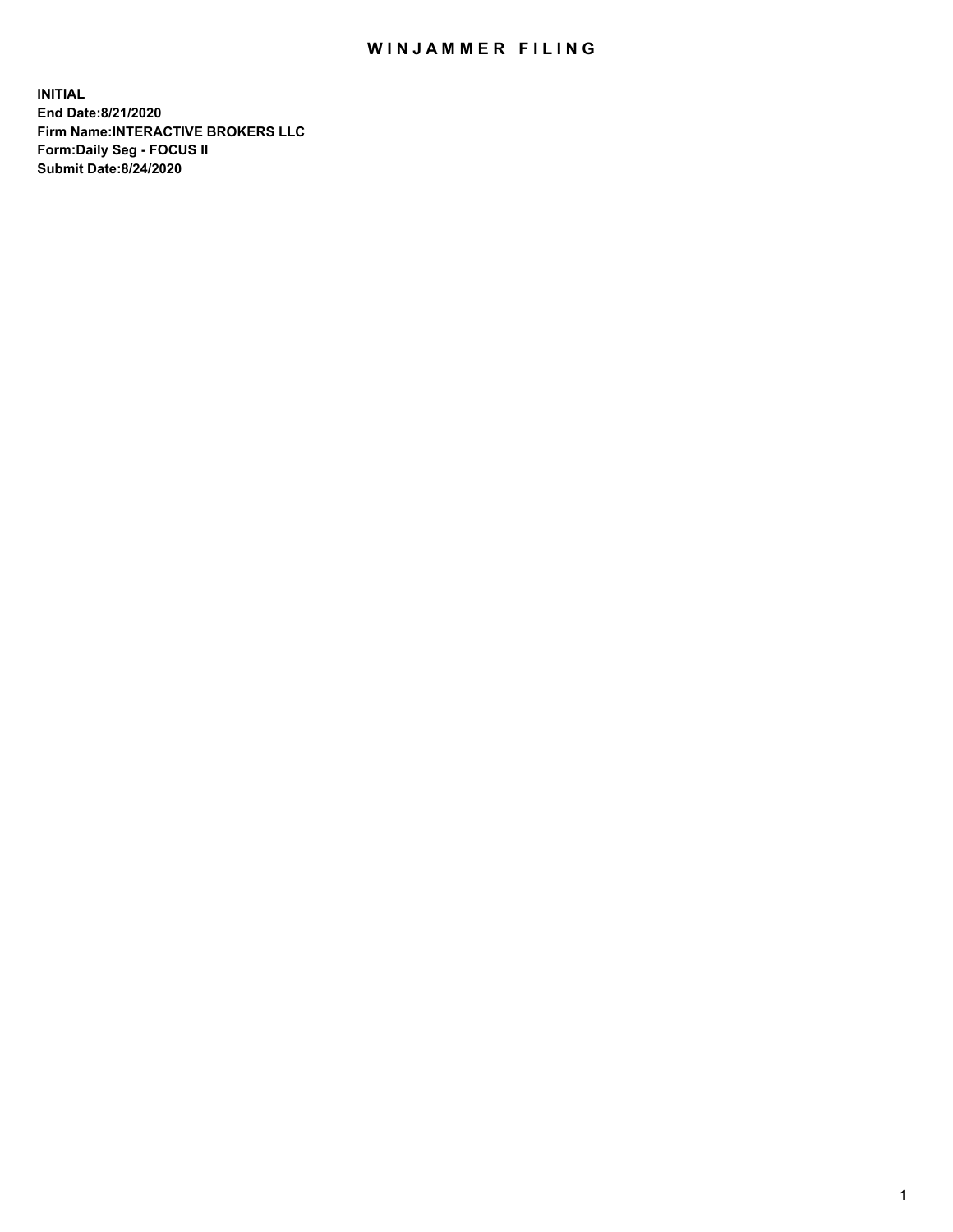**INITIAL End Date:8/21/2020 Firm Name:INTERACTIVE BROKERS LLC Form:Daily Seg - FOCUS II Submit Date:8/24/2020 Daily Segregation - Cover Page**

| Name of Company                                                                                                                                                                                                                                                                                                                | <b>INTERACTIVE BROKERS LLC</b>                                                                  |
|--------------------------------------------------------------------------------------------------------------------------------------------------------------------------------------------------------------------------------------------------------------------------------------------------------------------------------|-------------------------------------------------------------------------------------------------|
| <b>Contact Name</b>                                                                                                                                                                                                                                                                                                            | <b>James Menicucci</b>                                                                          |
| <b>Contact Phone Number</b>                                                                                                                                                                                                                                                                                                    | 203-618-8085                                                                                    |
| <b>Contact Email Address</b>                                                                                                                                                                                                                                                                                                   | jmenicucci@interactivebrokers.c<br>om                                                           |
| FCM's Customer Segregated Funds Residual Interest Target (choose one):<br>a. Minimum dollar amount: ; or<br>b. Minimum percentage of customer segregated funds required:%; or<br>c. Dollar amount range between: and; or<br>d. Percentage range of customer segregated funds required between:% and%.                          | $\overline{\mathbf{0}}$<br>$\overline{\mathbf{0}}$<br>155,000,000 245,000,000<br>0 <sub>0</sub> |
| FCM's Customer Secured Amount Funds Residual Interest Target (choose one):<br>a. Minimum dollar amount: ; or<br>b. Minimum percentage of customer secured funds required:%; or<br>c. Dollar amount range between: and; or<br>d. Percentage range of customer secured funds required between:% and%.                            | <u>0</u><br>$\overline{\mathbf{0}}$<br>80,000,000 120,000,000<br>0 <sub>0</sub>                 |
| FCM's Cleared Swaps Customer Collateral Residual Interest Target (choose one):<br>a. Minimum dollar amount: ; or<br>b. Minimum percentage of cleared swaps customer collateral required:% ; or<br>c. Dollar amount range between: and; or<br>d. Percentage range of cleared swaps customer collateral required between:% and%. | $\overline{\mathbf{0}}$<br>$\underline{\mathbf{0}}$<br>0 <sub>0</sub><br>00                     |

Attach supporting documents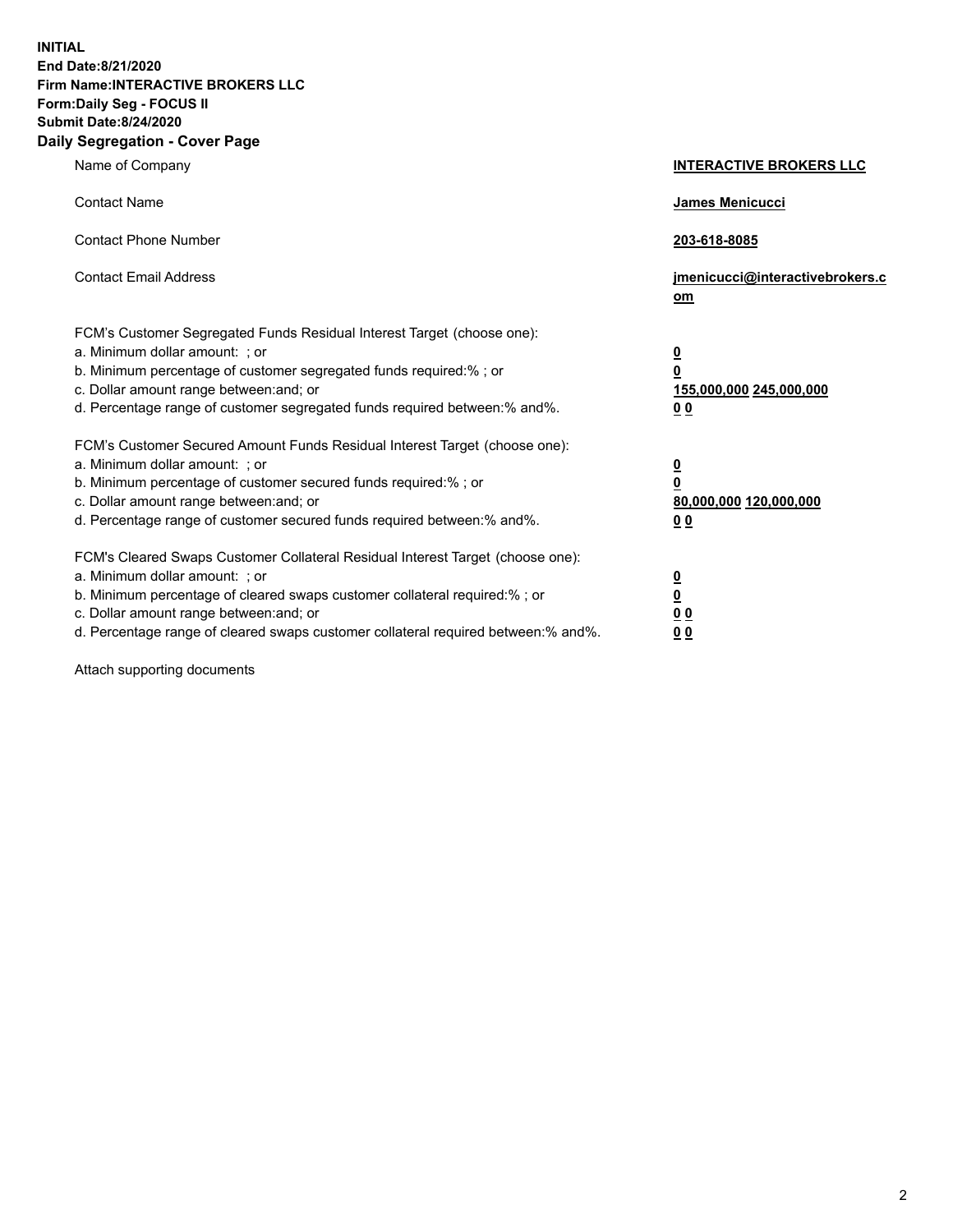## **INITIAL End Date:8/21/2020 Firm Name:INTERACTIVE BROKERS LLC Form:Daily Seg - FOCUS II Submit Date:8/24/2020**

|                | Submit Date:8/24/2020<br><b>Daily Segregation - Secured Amounts</b>                         |                                             |
|----------------|---------------------------------------------------------------------------------------------|---------------------------------------------|
|                |                                                                                             |                                             |
|                | Foreign Futures and Foreign Options Secured Amounts                                         |                                             |
|                | Amount required to be set aside pursuant to law, rule or regulation of a foreign            | $0$ [7305]                                  |
|                | government or a rule of a self-regulatory organization authorized thereunder                |                                             |
| $\mathbf{1}$ . | Net ledger balance - Foreign Futures and Foreign Option Trading - All Customers             |                                             |
|                | A. Cash                                                                                     | 619,653,163 [7315]                          |
|                | B. Securities (at market)                                                                   | $0$ [7317]                                  |
| 2.             | Net unrealized profit (loss) in open futures contracts traded on a foreign board of trade   | -1,043,345 [7325]                           |
| 3.             | Exchange traded options                                                                     |                                             |
|                | a. Market value of open option contracts purchased on a foreign board of trade              | 3,328,503 [7335]                            |
|                | b. Market value of open contracts granted (sold) on a foreign board of trade                | -1,580,970 [7337]                           |
| 4.             | Net equity (deficit) (add lines 1. 2. and 3.)                                               | 620, 357, 351 [7345]                        |
| 5.             | Account liquidating to a deficit and account with a debit balances - gross amount           | 79,489 [7351]                               |
|                | Less: amount offset by customer owned securities                                            | 0 [7352] 79,489 [7354]                      |
| 6.             | Amount required to be set aside as the secured amount - Net Liquidating Equity              | 620,436,840 [7355]                          |
|                | Method (add lines 4 and 5)                                                                  |                                             |
| 7.             | Greater of amount required to be set aside pursuant to foreign jurisdiction (above) or line | 620,436,840 [7360]                          |
|                | 6.                                                                                          |                                             |
|                | FUNDS DEPOSITED IN SEPARATE REGULATION 30.7 ACCOUNTS                                        |                                             |
| 1.             | Cash in banks                                                                               |                                             |
|                | A. Banks located in the United States                                                       | 108,838,524 [7500]                          |
|                | B. Other banks qualified under Regulation 30.7                                              | 0 [7520] 108,838,524 [7530]                 |
| 2.             | Securities                                                                                  |                                             |
|                | A. In safekeeping with banks located in the United States                                   | 479,925,600 [7540]                          |
|                | B. In safekeeping with other banks qualified under Regulation 30.7                          | 0 [7560] 479,925,600 [7570]                 |
| 3.             | Equities with registered futures commission merchants                                       |                                             |
|                | A. Cash                                                                                     | $0$ [7580]                                  |
|                | <b>B.</b> Securities                                                                        | $0$ [7590]                                  |
|                | C. Unrealized gain (loss) on open futures contracts                                         | $0$ [7600]                                  |
|                | D. Value of long option contracts                                                           | $0$ [7610]                                  |
|                | E. Value of short option contracts                                                          | 0 [7615] 0 [7620]                           |
| 4.             | Amounts held by clearing organizations of foreign boards of trade                           |                                             |
|                | A. Cash                                                                                     | $0$ [7640]                                  |
|                | <b>B.</b> Securities                                                                        | $0$ [7650]                                  |
|                | C. Amount due to (from) clearing organization - daily variation                             | $0$ [7660]                                  |
|                | D. Value of long option contracts                                                           | $0$ [7670]                                  |
|                | E. Value of short option contracts                                                          | 0 [7675] 0 [7680]                           |
| 5.             | Amounts held by members of foreign boards of trade                                          |                                             |
|                | A. Cash                                                                                     | 156,516,110 [7700]                          |
|                | <b>B.</b> Securities                                                                        | $0$ [7710]                                  |
|                | C. Unrealized gain (loss) on open futures contracts                                         | $-3,656,631$ [7720]                         |
|                | D. Value of long option contracts                                                           | 3,328,503 [7730]                            |
|                | E. Value of short option contracts                                                          | <u>-1,580,970</u> [7735] <u>154,607,012</u> |
|                |                                                                                             | $[7740]$                                    |
| 6.             | Amounts with other depositories designated by a foreign board of trade                      | $0$ [7760]                                  |
| 7.             | Segregated funds on hand                                                                    | $0$ [7765]                                  |
| 8.             | Total funds in separate section 30.7 accounts                                               | 743,371,136 [7770]                          |
| 9.             | Excess (deficiency) Set Aside for Secured Amount (subtract line 7 Secured Statement         | 122,934,296 [7380]                          |
|                | Page 1 from Line 8)                                                                         |                                             |
| 10.            | Management Target Amount for Excess funds in separate section 30.7 accounts                 | 80,000,000 [7780]                           |
| 11.            | Excess (deficiency) funds in separate 30.7 accounts over (under) Management Target          | 42,934,296 [7785]                           |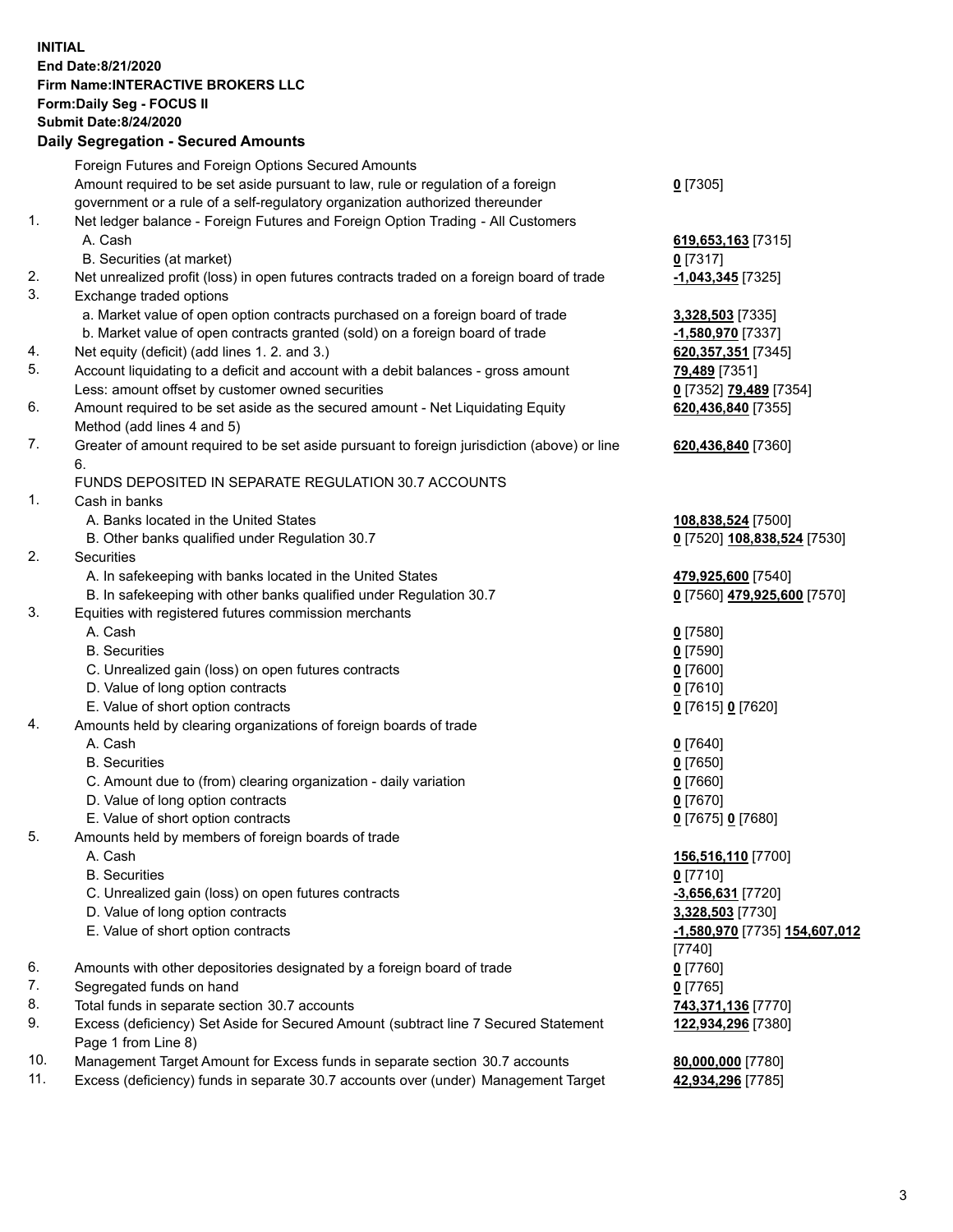**INITIAL End Date:8/21/2020 Firm Name:INTERACTIVE BROKERS LLC Form:Daily Seg - FOCUS II Submit Date:8/24/2020 Daily Segregation - Segregation Statement** SEGREGATION REQUIREMENTS(Section 4d(2) of the CEAct) 1. Net ledger balance A. Cash **5,481,002,754** [7010] B. Securities (at market) **0** [7020] 2. Net unrealized profit (loss) in open futures contracts traded on a contract market **-7,277,388** [7030] 3. Exchange traded options A. Add market value of open option contracts purchased on a contract market **300,921,288** [7032] B. Deduct market value of open option contracts granted (sold) on a contract market **-252,227,607** [7033] 4. Net equity (deficit) (add lines 1, 2 and 3) **5,522,419,047** [7040] 5. Accounts liquidating to a deficit and accounts with debit balances - gross amount **6,169,413** [7045] Less: amount offset by customer securities **0** [7047] **6,169,413** [7050] 6. Amount required to be segregated (add lines 4 and 5) **5,528,588,460** [7060] FUNDS IN SEGREGATED ACCOUNTS 7. Deposited in segregated funds bank accounts A. Cash **1,203,595,544** [7070] B. Securities representing investments of customers' funds (at market) **2,376,782,780** [7080] C. Securities held for particular customers or option customers in lieu of cash (at market) **0** [7090] 8. Margins on deposit with derivatives clearing organizations of contract markets A. Cash **5,955,717** [7100] B. Securities representing investments of customers' funds (at market) **2,115,611,391** [7110] C. Securities held for particular customers or option customers in lieu of cash (at market) **0** [7120] 9. Net settlement from (to) derivatives clearing organizations of contract markets **-10,506,562** [7130] 10. Exchange traded options A. Value of open long option contracts **300,847,649** [7132] B. Value of open short option contracts **-252,281,204** [7133] 11. Net equities with other FCMs A. Net liquidating equity **0** [7140] B. Securities representing investments of customers' funds (at market) **0** [7160] C. Securities held for particular customers or option customers in lieu of cash (at market) **0** [7170] 12. Segregated funds on hand **0** [7150] 13. Total amount in segregation (add lines 7 through 12) **5,740,005,315** [7180] 14. Excess (deficiency) funds in segregation (subtract line 6 from line 13) **211,416,855** [7190] 15. Management Target Amount for Excess funds in segregation **155,000,000** [7194] 16. Excess (deficiency) funds in segregation over (under) Management Target Amount **56,416,855** [7198]

Excess